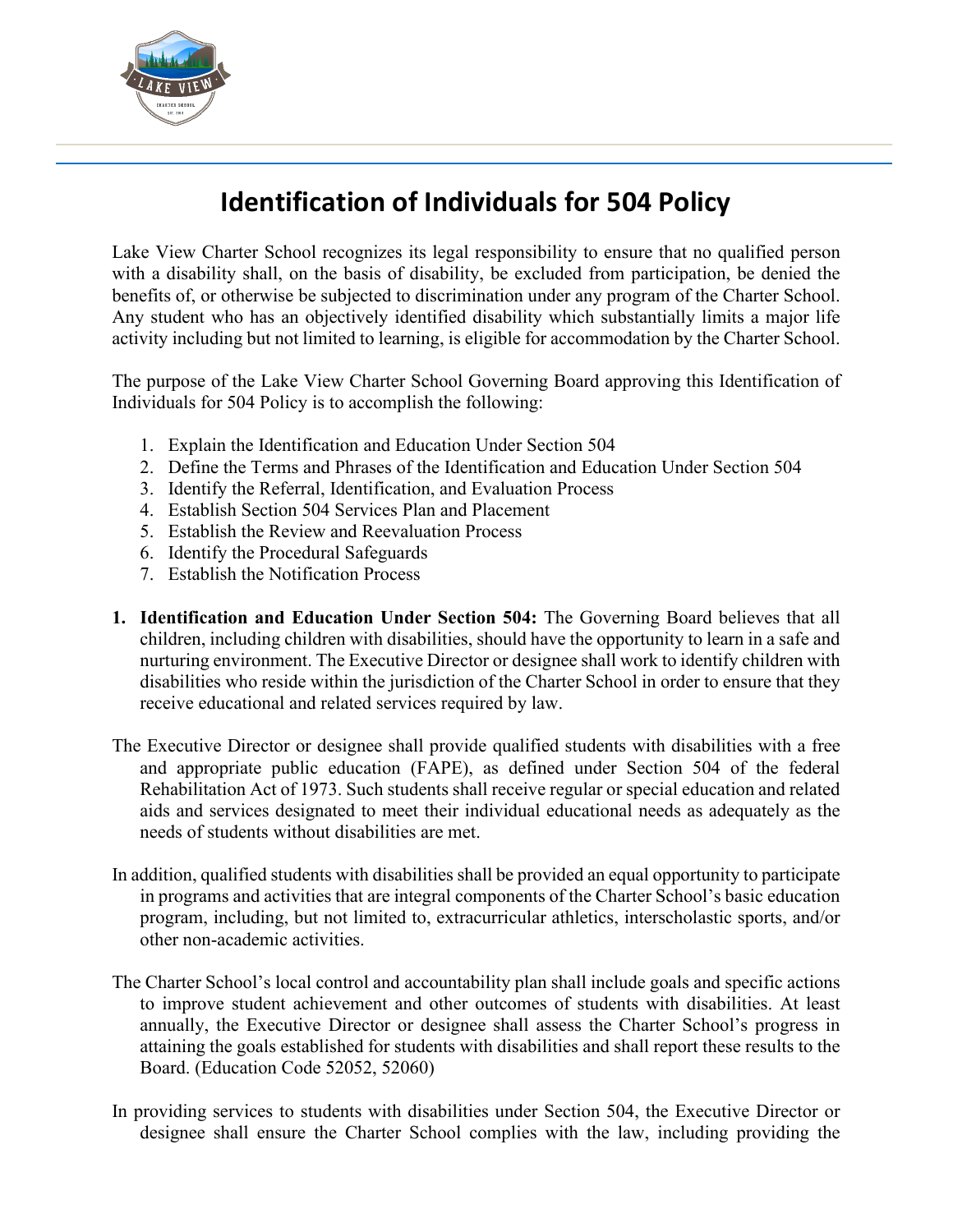students and their parents/guardians with applicable procedural safeguards and required notification. Any dispute as to the identification, evaluation, or placement of any student with a disability shall be resolved in accordance with the processes specific in the "Procedural Safeguards" section of the accompanying administrative regulation.

- **2. Definition of Terms and Phrases:** The Student Support Team implements the requirements of Section 504 of the federal Rehabilitation Act of 1973: For the purposes of implementing Section 504, the following terms and phrases shall have only the meanings specified below:
	- *Free appropriate public education (FAPE)* means the provision of regular or special education and related aids and services designed to meet the individual educational needs of a student with disabilities as adequately as the needs of students without disabilities are met, at no cost to the student or his/her parent/guardian except when a fee is specifically authorized by law for all students.
	- *Student with a disability* means a student who has a physical or mental impairment which substantially limits one or more major life activities.
	- *Physical impairment* means any physiological disorder, or condition, cosmetic disfigurement, or anatomical loss affecting one or more body systems, such as neurological, musculoskeletal, special sense organs, respiratory (including speech organs), cardiovascular, reproductive, digestive, genito-urinary, immune, hemic, lymphatic, skin, and endocrine. (28 CFR 35.108)
	- *Mental impairment* means any mental or psychological disorder, such as intellectual disability, organic brain syndrome, emotional or mental illness, and specific learning disability. (28 CFR 35.108)
	- *Substantially limits major life activities* means limiting a person's ability to perform functions, as compared to most people in the general population, such as caring for himself/herself, performing manual tasks, seeing, hearing, eating, sleeping, walking, standing, lifting, bending, speaking, breathing, learning, reading, concentrating, thinking, writing, communicating, and working. Major life activities also includes major bodily functions such as functions of the immune system, special sense organs and skin, normal cell growth, digestive, bowel, bladder, neurological, brain, respiratory, circulatory, cardiovascular, endocrine, hemic, lymphatic, musculoskeletal, and reproductive functions, as well as the operation of an individual organ within a body system. The determination of whether an impairment substantially limits a student's major life activities shall be made without regard to the ameliorative effects of mitigating measures other than ordinary eyeglasses or contact lenses. Mitigating measures are measures that an individual may use to eliminate or reduce the effects of an impairment, including, but not limited to, medications, medical supplies or equipment, prosthetic devices, assistive devices, reasonable modifications or auxiliary aids or services, learned behavioral or adaptive neurological modifications, psychotherapy, behavioral therapy, or physical therapy. (42 USC 12102; 28 CFR 35.108).
- **3. Referral, Identification, and Evaluation:** Any action or decision to be taken by the Charter School involving the referral, identification, or evaluation of a student with disabilities shall be in accordance with the following procedures: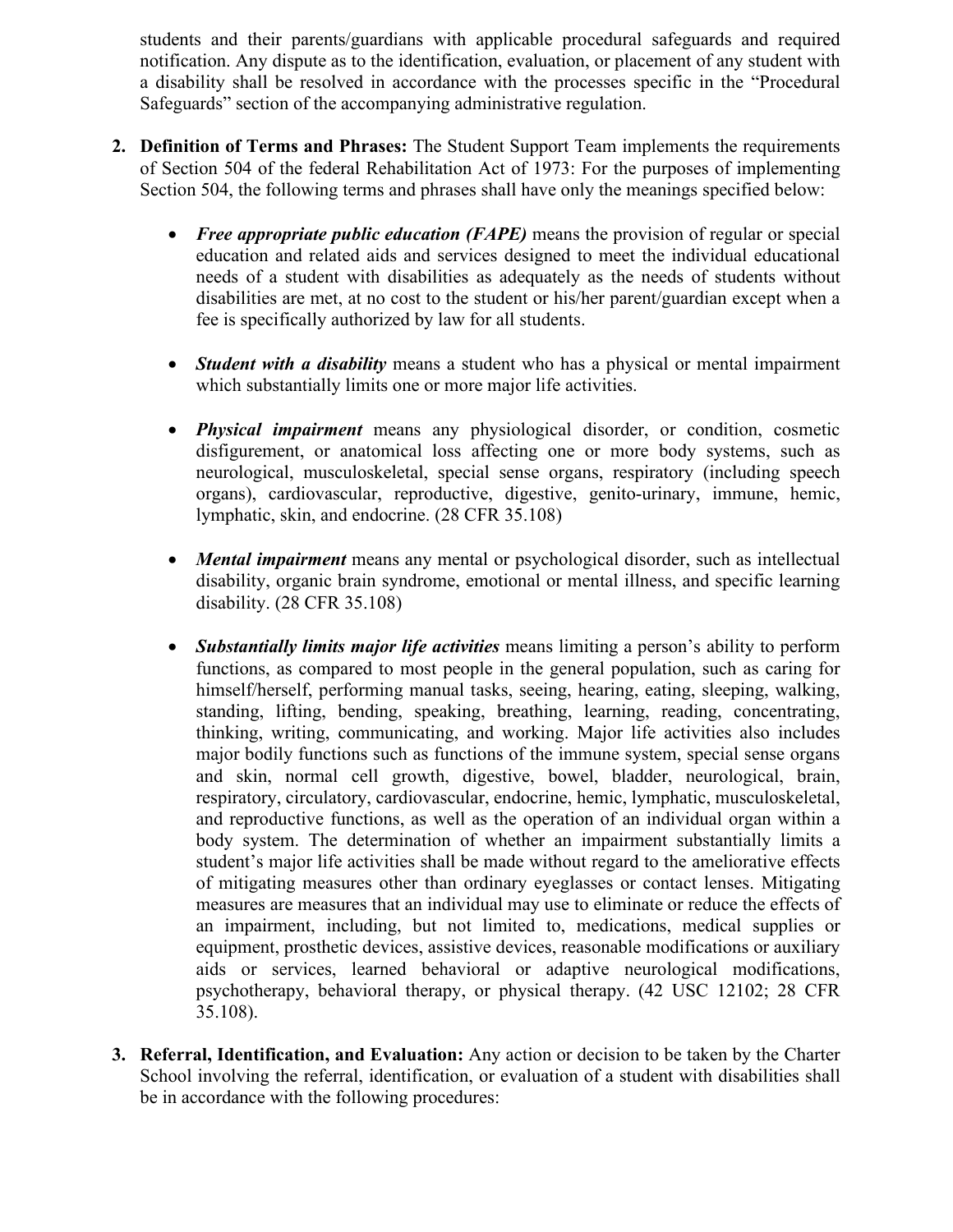- **i.** A parent/guardian, teacher, other school employee, student success team, or community agency may refer a student to a 504 Coordinator for identification of a student with a disability under Section 504.
- **ii.** Upon receipt of any such referral, the 504 Coordinator, or other qualified individual with expertise in the area of the student's suspected disability shall consider the referral and determine whether an evaluation is appropriate. This determination shall be based on a review of the student's school records including those in academic and nonacademic areas of the school program; consultation with the student's teacher(s), other professionals, and the parent/guardian, as appropriate; and analysis of the student's needs. If it is determined that an evaluation is unnecessary, the 504 Coordinator shall inform the parents/guardians in writing of this decision and of the procedural safeguards available, as described in the "Procedural Safeguards" section below.
- **iii.** If the student needs or is believed to need special education or related services under Section 504, the Charter School shall conduct an evaluation of the student prior to his/her initial placement.

Prior to conducting an initial evaluation of a student for eligibility under Section 504, the Charter School shall obtain written parent/guardian consent.

The Charter School's evaluation procedures shall ensure that the tests and other evaluation materials:

- a. Have been validated and are administered by trained personnel in conformance with the instruction provided by the test publishers.
- b. Are tailored to assess specific areas of educational need and are not merely designed to provide a single general intelligence quotient
- c. Reflect the student's aptitude or achievement or whatever else the tests purport to measure rather than his/her impaired sensory, manual, or speaking skills, except where those skills are the factors that the tests purport to measure.
- **4. Section 504 Services Plan and Placement:** Services and placement decisions for students with disabilities shall be determined as follows:
	- i. A multidisciplinary 504 team shall be convened to review the evaluation data in order to make placement decisions. The 504 team shall consist of a group of persons knowledgeable about the student, the meaning of the evaluation data, and the placement options.
	- In interpreting evaluation data and making placement decisions, the team shall draw upon information from a variety of sources, including aptitude and achievement tests, teacher recommendations, physical condition, social or cultural background, and adaptive behavior. The team shall also ensure that information obtained from all such sources is documented and carefully considered.
	- ii. If, upon evaluation, a student is determined to be eligible for services under Section 504, the team shall meet to develop a written 504 services plan which shall specify the types of services necessary to ensure that the student receives FAPE.

The parents/guardians shall be invited to participate in the meeting and shall be given an opportunity to examine all relevant records.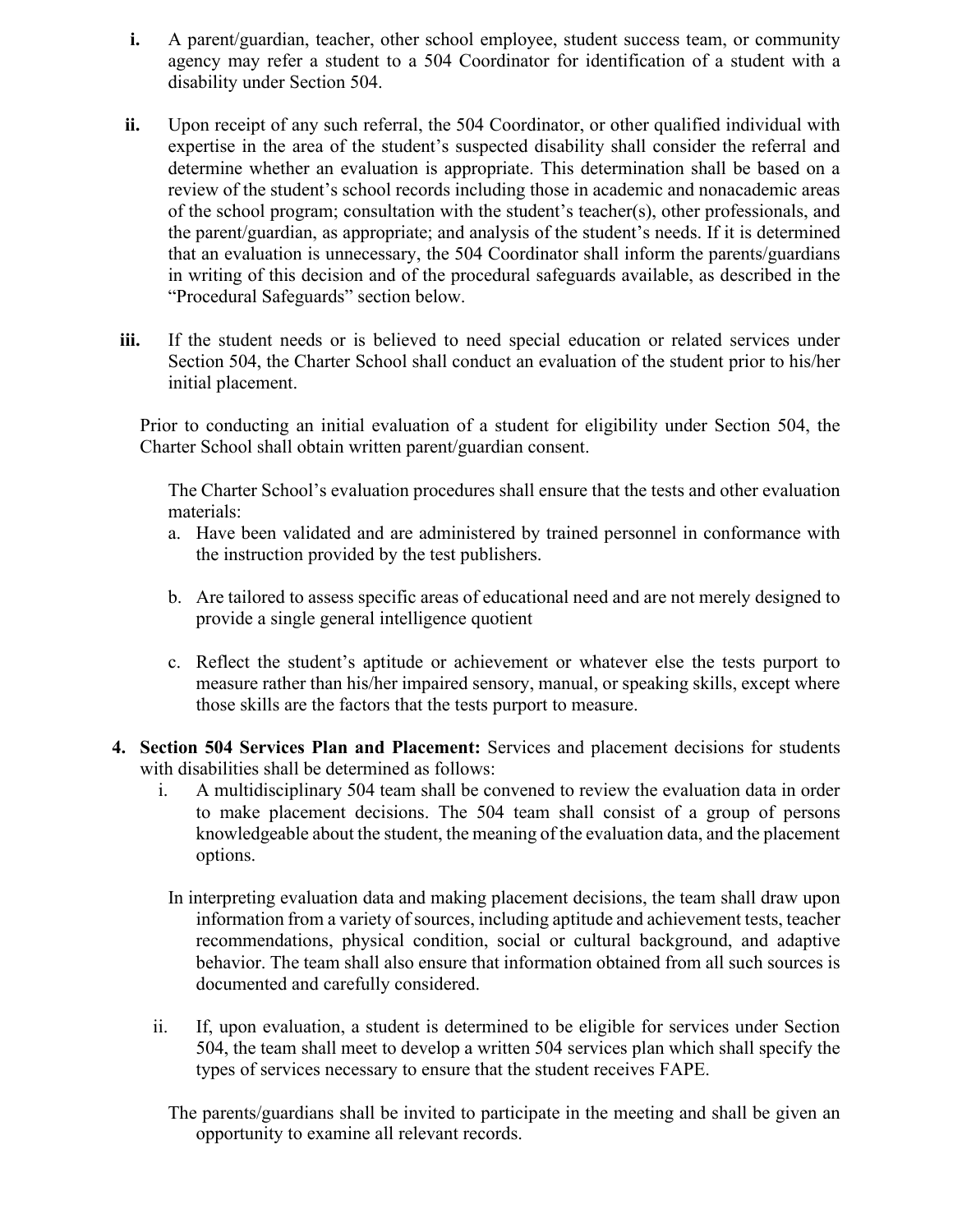- iii. If the 504 team determines that no services are necessary for the student, the record of the team's meeting shall reflect whether or not the student has been identified as a person with a disability under Section 504 and shall state the basis for determination that no special services are presently needed. The student's parent/guardian shall be informed in writing of his/her rights and procedural safeguards, as described in the "Procedural Safeguards" section below.
- iv. The student shall be placed in the regular educational environment, unless the Charter School can demonstrate that the education of the student in the regular environment with the use of supplementary aids and services cannot be achieved satisfactorily. The student shall be educated with those who are not disabled to the maximum extent appropriate to his/her individual needs.
- v. The Charter School shall complete the identification, evaluation, and placement process within a reasonable time frame. The Charter School shall adhere to this time frame regardless of any extended school breaks or times that school is otherwise not in session.
- vi. A copy of the student's Section 504 services plan shall be kept in his/her student record. The student's teacher(s) and any other staff who provide services to the student shall be informed of the plan's requirements.
	- If a student transfers to another school, the charter school shall ensure that the new school receives a copy of the plan.
- **5. Review and Reevaluation:** The 504 team shall monitor the progress of the student and, at least annually, shall review the effectiveness of the student's Section 504 services plan to determine whether the services are appropriate and necessary and whether the student's needs are being met as adequately as the needs of students without disabilities are met. In addition, each student with a disability under Section 504 shall be reevaluated at least once every three years.
- A reevaluation of the student's needs will be conducted before any subsequent significant change in placement.
- **6. Procedural Safeguards:** The administrator or designee shall notify the parents/guardians of students with disabilities of all actions and decisions by the Charter School regarding the identification, evaluation, or educational placement of their children. He/she also shall notify the parents/guardians of all the procedural safeguards available to them if they disagree with the Charter School's action or decision, including an opportunity to examine all relevant records and an impartial hearing in which they shall have the right to participate.
- If a parent/guardian disagrees with any Charter School action or decision regarding the identification, evaluation or educational placement of his/her child under Section 504, he/she may request a Section 504 due process hearing within 30 days of that action or decision.
- Prior to requesting a Section 504 due process hearing, the parent/guardian may, at his/her discretion, but within 30 days of the Charter School's action or decision, request an administrative review of the action or decision. The Coordinator shall designate an appropriate administrator to meet with the parent/guardian to attempt to resolve the issue and the administrative review shall be held within 14 days of receiving the parent/guardian request. If the parent/guardian is not satisfied with the resolution of the issue, or if the parent/guardian